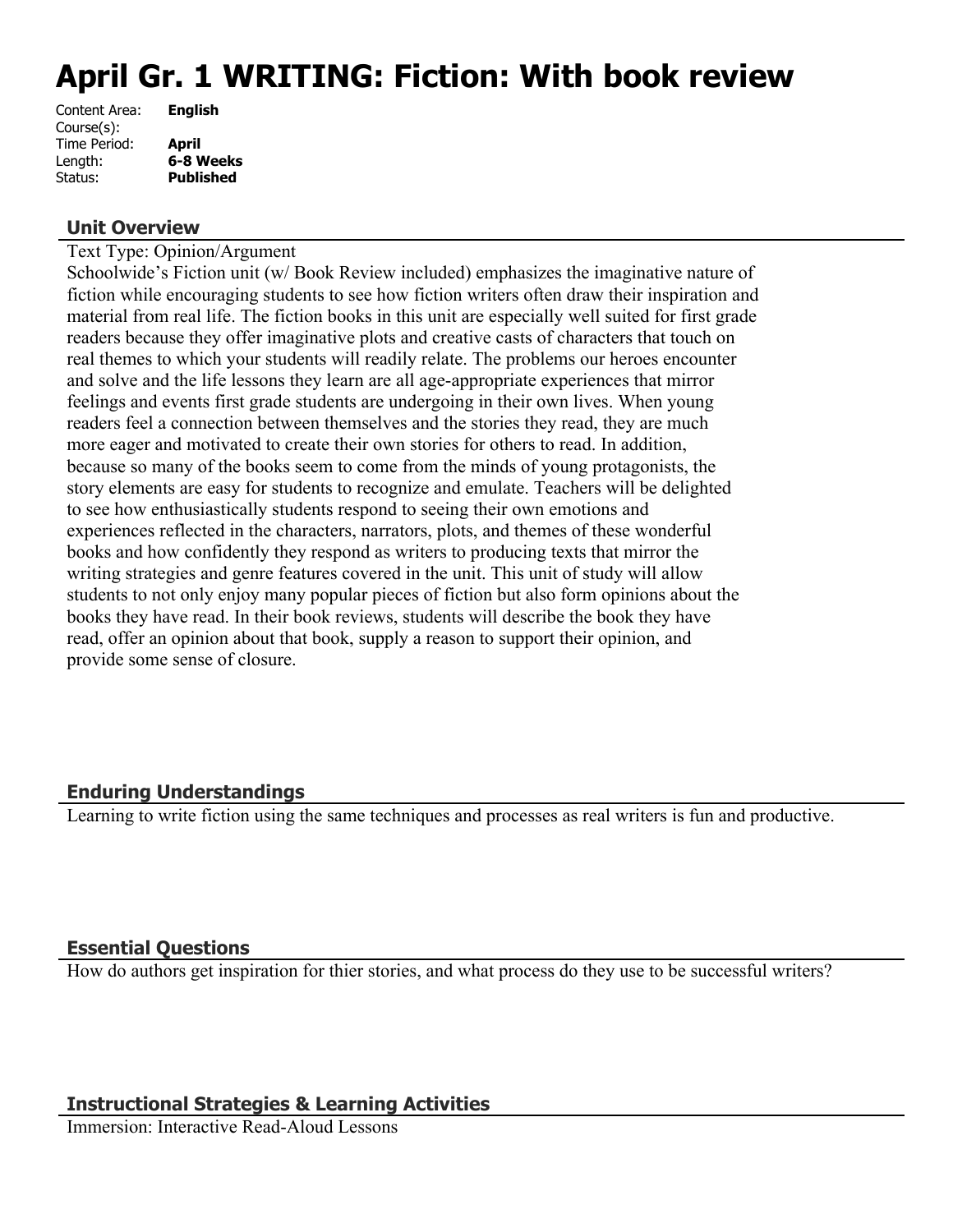Day 1:

Understanding and Appreciating Fiction

uses all of the mentor texts from the unit, particularly You Can Do It, Sam by Amy Hest.

Rationale: Fiction writers are storytellers who aim to entertain, provide enjoyment, reveal human nature, kindle the imagination, or explain aspects of life, culture, and nature. Students will be introduced to this fiction unit of study by exploring two types of fiction (realistic and fantasy) and comparing and contrasting the purposes, features, and structures of each.

Common Core State Standards: W.1.3, W.1.5, W.1.8, SL.1.1, SL.1.2, SL.1.3, SL.1.4, SL.1.5, SL.1.6, L.1.1, L.1.2, L.1.4, L.1.5, L.1.6

Day 2:

The Impact of Setting

uses You Can Do It, Sam by Amy Hest and Big Al by Andrew Clements. Rationale: Fiction writers can make their readers feel like they are in their stories by clearly describing what the characters see and/or where the stories take place. Students will learn about the impact a clear setting can have on their readers.

Common Core State Standards: W.1.2, W.1.3, W.1.5, W.1.7, W.1.8, SL.1.1, SL.1.2, SL.1.3, SL.1.4, SL.1.5, SL.1.6, L.1.1, L.1.2, L.1.4, L.1.5, L.1.6

Day 3:

Connecting With Characters

uses When Sophie Gets Angry—Really, Really Angry . . . by Molly Bang. Rationale: Fiction writers create and develop characters with diverse personalities and human qualities and who experience similar problems that the writers experience in their own lives. Students will recognize how fiction writers introduce main characters to their readers and how their qualities, characteristics, and emotions mirror those of people whom we encounter in our daily lives.

Common Core State Standards: W.1.3, W.1.5, W.1.8, SL.1.1, SL.1.2, SL.1.3, SL.1.4, SL.1.5, SL.1.6, L.1.1, L.1.2, L.1.4, L.1.5, L.1.6

Day 4:

Problems and Solutions

uses A Weekend With Wendell by Kevin Henkes.

Rationale: Fiction writers plan their stories by inventing characters and exploring possible problems they could encounter. Students will discover how stories are made more interesting when the writer stretches out the character's problem over several pages.

Common Core State Standards: W.1.1, W.1.2, W.1.5, W.1.7, W.1.8, SL.1.1, SL.1.2, SL.1.3, SL.1.4, SL.1.6, L.1.1, L.1.2, L.1.4, L.1.5, L.1.6

Day 5:

What Makes Realistic Fiction Funny?

uses Good Dog, Fergus! by David Shannon and Don't Let the Pigeon Stay Up Late! by Mo Willems.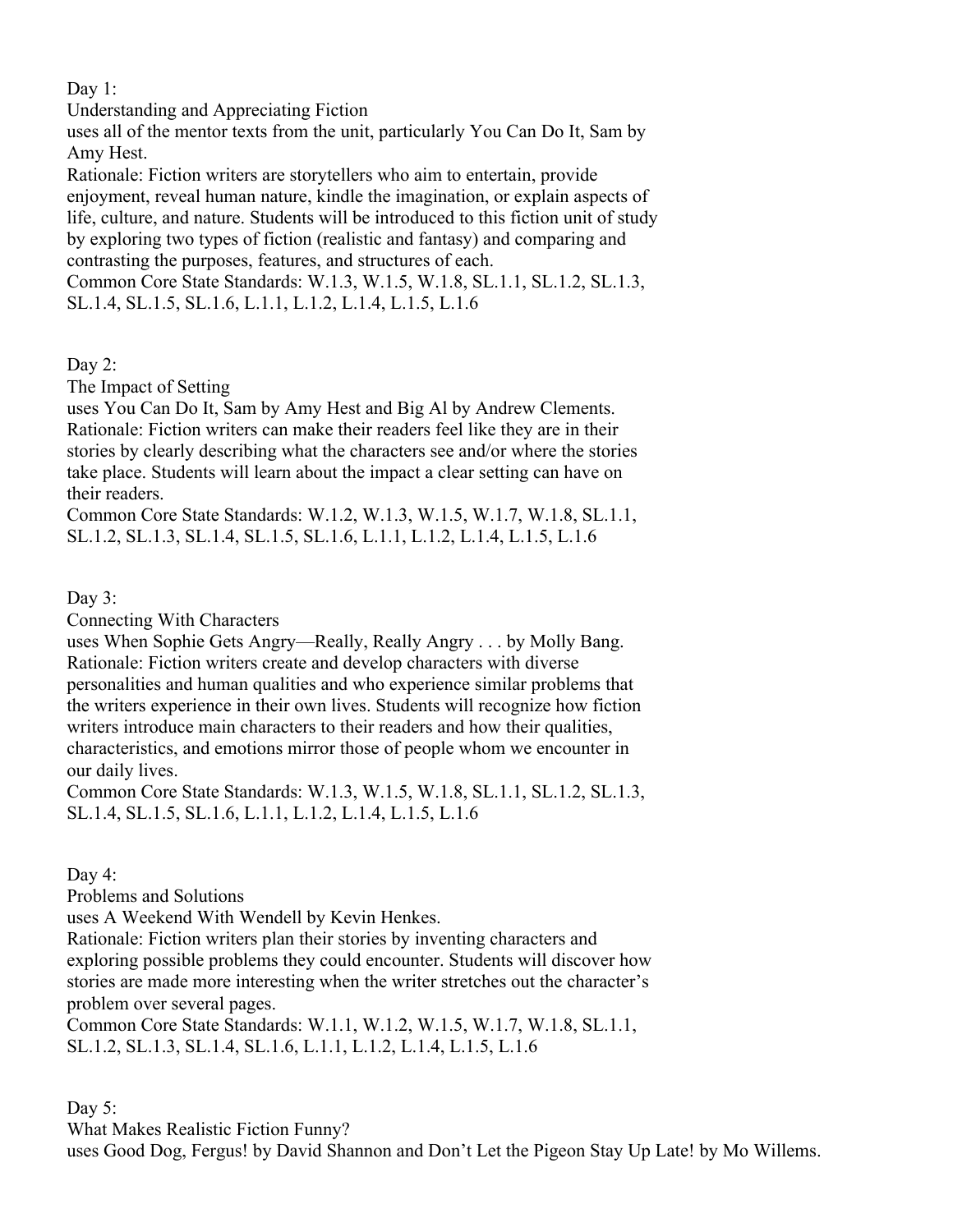Rationale: Fiction writers often make us laugh at the people, places, and things in our world. Students will describe

their reactions to the events of a story using relevant details while expressing their ideas, thoughts, and feelings

clearly.

Common Core State Standards: W.1.2, W.1.3, W.1.5, W.1.8, SL.1.1, SL.1.2, SL.1.3, SL.1.4, SL.1.5, SL.1.6, L.1.1,

L.1.2, L.1.4, L.1.5, L.1.6

Day 6: Putting It All Together

uses Stand Tall, Molly Lou Melon by Pattie Lovell.

Rationale: Fiction writers use a structure that is organized and sequenced to orient readers, introduce them to their

characters, develop experiences and events, and provide a conclusion that follows from the narrated experiences

and events. Students will discover how all of the elements of fictional writing create a clear narrative structure. Common Core State Standards: W.1.1, W.1.2, W.1.3, W.1.5, W.1.7, W.1.8, SL.1.1, SL.1.2, SL.1.3, SL.1.4, SL.1.6,

L.1.1, L.1.2, L.1.4, L.1.5, L.1.6

Mini-Lessons

Generating Ideas I: Real Problems and Real Solutions

uses Big Sister and Little Sister by Charlotte Zolotow.

Rationale: Fiction writers often create characters who encounter conflicts or problems they must resolve. **Students** 

will consider problems they have experienced and solved in their own lives and brainstorm possible story ideas

based on those experiences.

Common Core State Standards: W.1.3, W.1.5, W.1.7, W.1.8, SL.1.1, SL.1.2, SL.1.3, SL.1.4, SL.1.5, SL.1.6, L.1.1,

L.1.2, L.1.4, L.1.5, L.1.6

Generating Ideas II: The Look of My Character

uses Stand Tall, Molly Lou Melon by Patty Lovell and A Weekend With Wendell by Kevin Henkes. Rationale: Fiction writers create characters who possess realistic, external human qualities. Students will use illustrations and words to describe the external human looks and qualities of the main characters they will include in

their stories.

Common Core State Standards: W.1.2, W.1.5, W.1.7, W.1.8, SL.1.1, SL.1.2, SL.1.3, SL.1.4, SL.1.5, SL.1.6, L.1.1,

L.1.2, L.1.4, L.1.5, L.1.6

Generating Ideas III: Real Settings uses You Can Do It, Sam by Amy Hest. Rationale: Fiction writers transport readers to interesting places by using specific details and descriptions.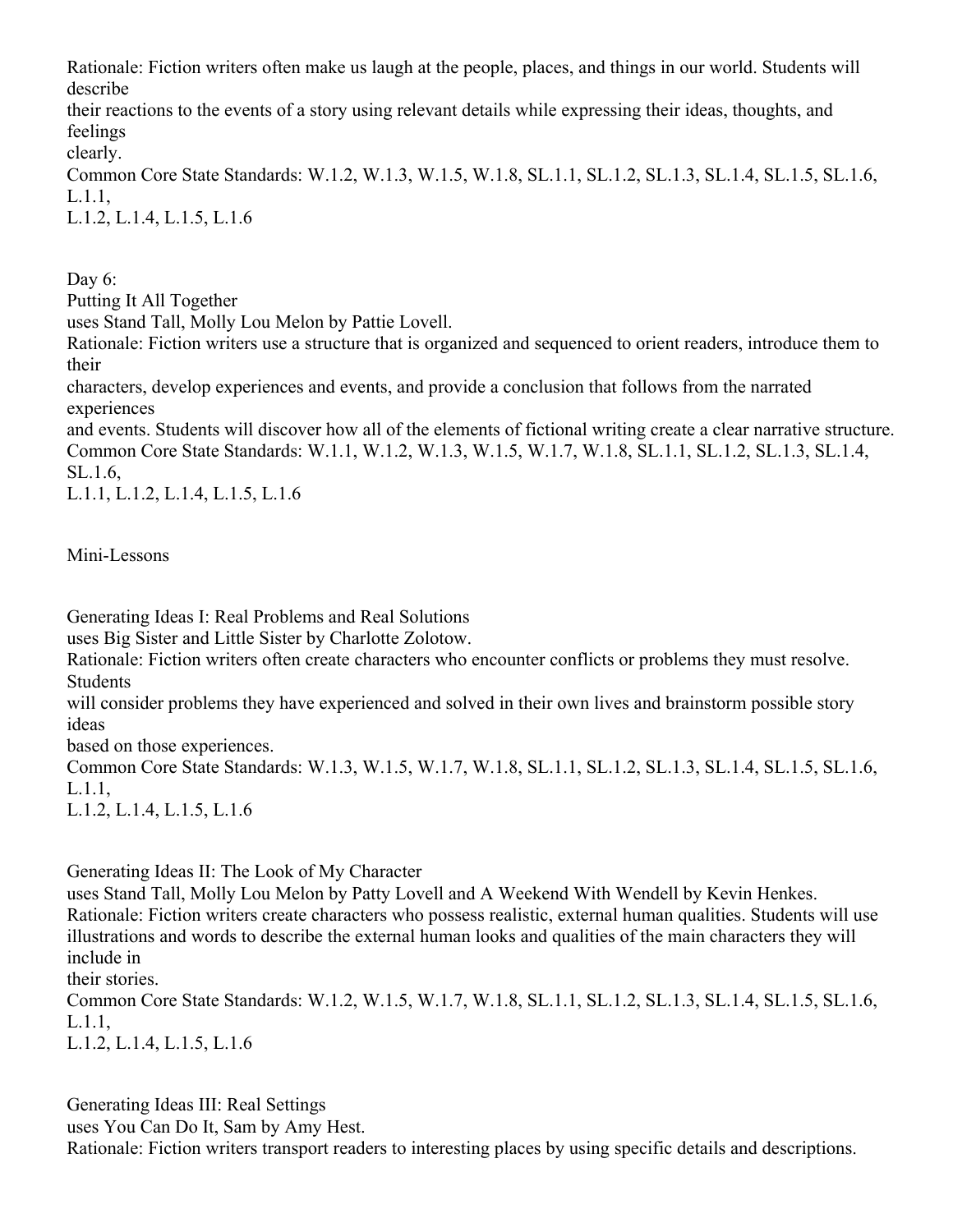Students will reflect on the places they have visited and the settings they have been exposed to in books they read

and listen to in order to create illustrations and brief descriptions of possible settings for their own stories. Common Core State Standards: W.1.2, W.1.5, W.1.6, W.1.7, W.1.8, SL.1.1, SL.1.2, SL.1.3, SL.1.4, SL.1.5, SL.1.6,

L.1.1, L.1.2, L.1.4, L.1.6

Generating Ideas IV: Real Emotions

uses When Sophie Gets Angry—Really, Really Angry . . . by Molly Bang and Big Al by Andrew Clements. Rationale: Fiction writers create characters who encounter and experience strong, universal emotions. Students will examine how writers incorporate realistic emotions into their stories and consider their own strong emotional

experiences for story possibilities.

Common Core State Standards: W.1.3, W.1.5, W.1.7, W.1.8, SL.1.1, SL.1.2, SL.1.3, SL.1.4, SL.1.6, L.1.1, L.1.2,

L.1.4, L.1.5, L.1.6

Generating Ideas V: Problems We Encounter

uses The Perfect Pet by Margie Palatini and Stand Tall, Molly Lou Melon by Patty Lovell.

Rationale: Fiction writers develop the action in their stories by integrating conflicts and problems in their plots.

Students will consider real problems and issues from their own lives that they may incorporate into their story structures.

Common Core State Standards: W.1.3, W.1.5, W.1.7, W.1.8, SL.1.1, SL.1.2, SL.1.3, SL.1.4, SL.1.6, L.1.1, L.1.2,

L.1.6

Selecting: What Type of Fictional Story Will I Tell?

uses Don't Let the Pigeon Stay Up Late! by Mo Willems, A Weekend With Wendell by Kevin Henkes, Good Boy,

Fergus! by David Shannon, and You Can Do It, Sam by Amy Hest.

Rationale: Fiction writers think about what effect they want to have on their readers before choosing the genre of

fiction they want to write (realistic or fantasy) and the idea they wish to develop. Students will consider the type of

fictional story they would like to write and the purpose for their writing, and they will select an idea from their Writing Folders based on the purpose, audience, and genre.

Common Core State Standards: W.1.2, W.1.5, W.1.7, W.1.8, SL.1.1, SL.1.2, SL.1.3, SL.1.4, SL.1.6, L.1.1, L.1.2,

L.1.6

Drafting I: Begin With the Four Ws

uses You Can Do It, Sam by Amy Hest and A Letter to Amy by Ezra Jack Keats.

Rationale: Fiction writers begin their stories by introducing their readers to the main characters and the story setting. Students will consider how, as writers, they too should address the four Ws—who, what, where, and when—in the beginnings of their stories.

Common Core State Standards: W.1.3, W.1.5, W.1.7, W.1.8, SL.1.1, SL.1.2, SL.1.3, SL.1.4, SL.1.5, SL.1.6, L.1.1,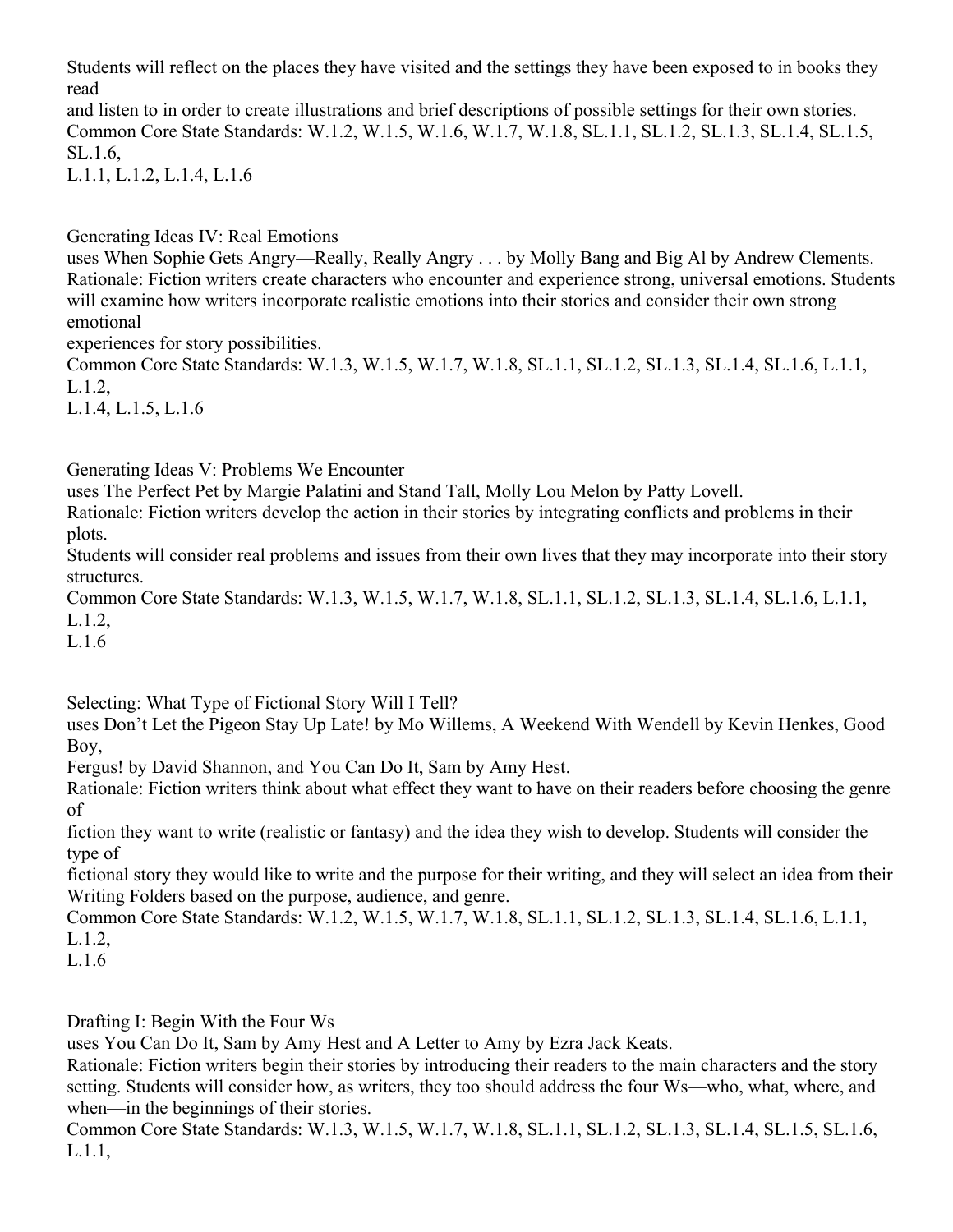## L.1.2, L.1.4, L.1.6

Drafting II: Words That Signal Event Order

uses Big Al by Andrew Clements, Big Sister and Little Sister by Charlotte Zolotow, and students' drafts. Rationale: Fiction writers use transitions and temporal words to signal event order, propel their stories forward, and

demonstrate the passage of time. Students will consider how to use transitions and temporal words in their own

stories to help move them along.

Common Core State Standards: W.1.3, W.1.5, W.1.8, SL.1.1, SL.1.2, SL.1.3, SL.1.4, SL.1.5, SL.1.6, L.1.1, L.1.2,

 $L.16$ 

#### Drafting III: A Sense of Closure

uses The Perfect Pet by Margie Palatini, Big Sister and Little Sister by Charlotte Zolotow, and students' drafts. Rationale: Fiction writers end their stories by resolving conflicts, sharing lessons learned, expressing a strong feeling, and/or tying up loose ends. Students will examine conclusions in the unit mentor texts and consider the

best ways to conclude their own pieces.

Common Core State Standards: W.1.3, W.1.5, W.1.7, W.1.8, SL.1.1, SL.1.2, SL.1.3, SL.1.4, SL.1.5, SL.1.6, L.1.1,

L.1.2, L.1.6

Revising I: Creating Vivid Stories

uses You Can Do It, Sam by Amy Hest, When Sophie Gets Angry—Really, Really Angry . . . by Molly Bang, and

students' drafts.

Rationale: Fiction writers use descriptive details and vivid verbs to engage their readers and describe their characters' feelings and actions. Students will locate places in their drafts to add details and action for the purpose

of engaging their readers and creating more vivid pieces.

Common Core State Standards: W.1.2, W.1.3, W.1.5, W.1.6, W.1.7, W.1.8, SL.1.1, SL.1.2, SL.1.3, SL.1.4, SL.1.5,

SL.1.6, L.1.1, L.1.2, L.1.5, L.1.6

Revising II: Add Some Dialogue

uses A Weekend With Wendell by Kevin Henkes and students' drafts.

Rationale: Writers use dialogue to add life and realism to their characters. Students will show readers their characters' feelings, problems, and personalities by adding dialogue to their drafts.

Common Core State Standards: W.1.2, W.1.3, W.1.5, W.1.7, W.1.8, SL.1.1, SL.1.2, SL.1.3, SL.1.4, SL.1.6, L.1.1,

L.1.2, L.1.4, L.1.5, L.1.6

Revising III: Speak in a Real Voice

uses Don't Let the Pigeon Stay Up Late! by Mo Willems and students' drafts.

Rationale: Fiction writers create characters who speak directly to readers in their own distinct voices. Students will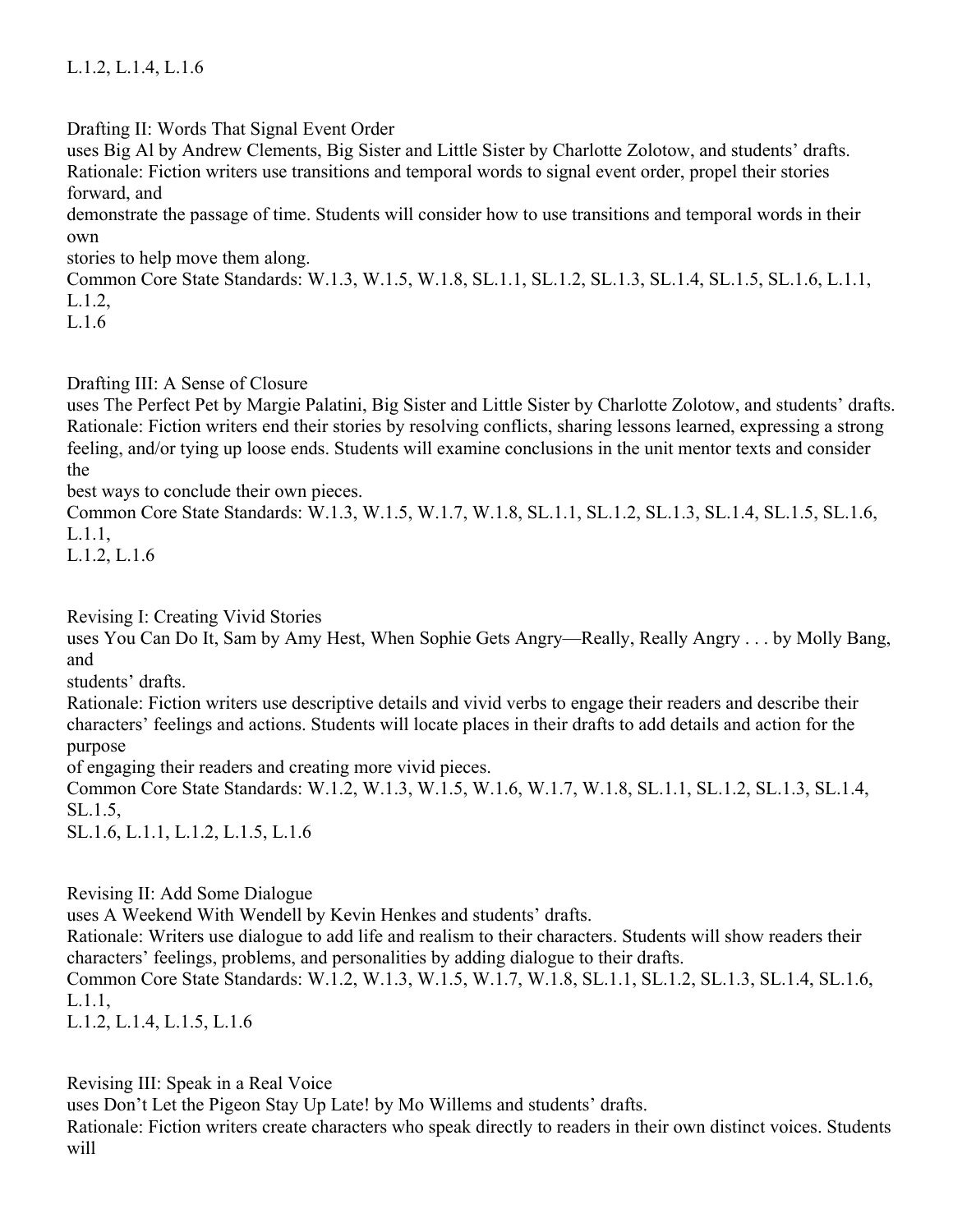explore ways to give each of their characters a voice.

Common Core State Standards: W.1.3, W.1.5, W.1.6, W.1.8, SL.1.1, SL.1.2, SL.1.3, SL.1.4, SL.1.6, L.1.1, L.1.2,

```
L.1.6
```
Editing I: Capitalization Counts

uses all of the mentor texts from the unit, particularly The Perfect Pet by Margie Palatini, and students' drafts. Rationale: Writers capitalize the first words in their sentences and the word "I." They also capitalize proper nouns,

including the names of their characters. Students will edit a final draft to ensure they have correctly capitalized the

word "I," the beginnings of their sentences, and their characters' names.

Common Core State Standards: W.1.2, W.1.3, W.1.5, W.1.8, SL.1.1, SL.1.2, SL.1.3, SL.1.4, SL.1.6, L.1.1, L.1.2,

L.1.6

Editing II: Check It Out

uses The Perfect Pet by Margie Palatini and students' drafts.

Rationale: Writers edit their pieces to ensure accuracy and avoid errors that prevent readers from gaining clear meanings from the text. Students will use a checklist to guide them through the editing process.

Common Core State Standards: W.1.2, W.1.3, W.1.5, W.1.7, W.1.8, SL.1.1, SL.1.2, SL.1.3, SL.1.4, SL.1.6, L.1.1,

L.1.2, L.1.6

Publishing: Color Your Cover Story

uses Good Boy, Fergus! by David Shannon, When Sophie Gets Angry—Really, Really Angry . . . by Molly Bang, and

students' final drafts.

Rationale: Cover illustrations help writers create anticipation for their stories and clue readers in on what (and who)

their stories are about. Students will consider how the cover illustrations of unit books hint at the story's message

and mood, and they will create cover illustrations for their own published pieces.

Common Core State Standards: W.1.2, W.1.3, W.1.5, W.1.6, W.1.7, W.1.8, SL.1.1, SL.1.2, SL.1.3, SL.1.4, SL.1.5,

SL.1.6, L.1.1, L.1.2, L.1.6

## **Integration of Career Exploration, Life Literacies and Key Skills**

Students will establish and follow rules, routines, and responsibilities throughout the year.

Students will learn about the career of book reviewer.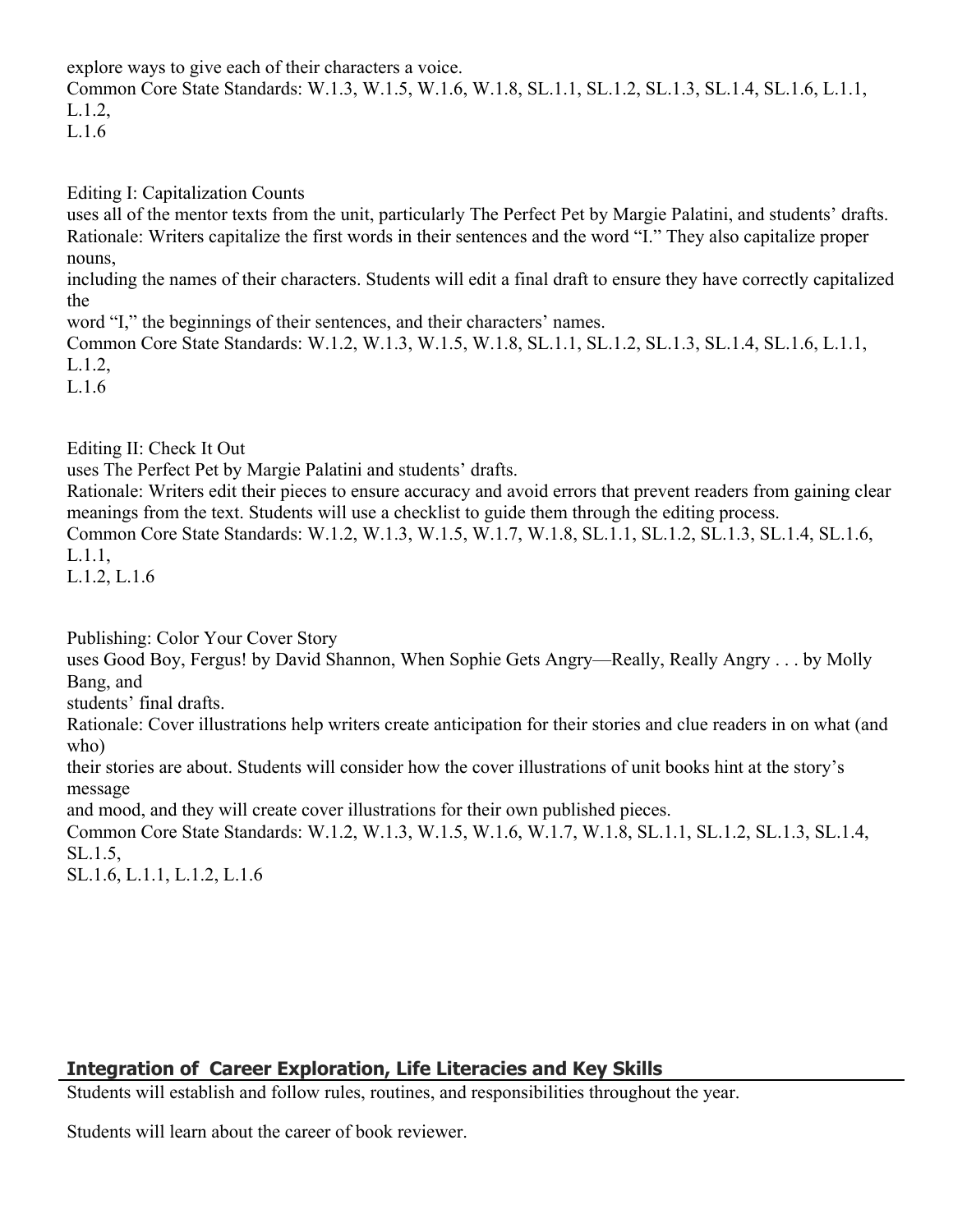| TECH.9.4.2.DC.4      | Compare information that should be kept private to information that might be made<br>public.                                                                                                   |
|----------------------|------------------------------------------------------------------------------------------------------------------------------------------------------------------------------------------------|
|                      | Individuals from different cultures may have different points of view and experiences.                                                                                                         |
| <b>TECH.9.4.2.CI</b> | Creativity and Innovation                                                                                                                                                                      |
| TECH.9.4.2.CT        | <b>Critical Thinking and Problem-solving</b>                                                                                                                                                   |
| TECH.9.4.2.GCA.1     | Articulate the role of culture in everyday life by describing one's own culture and<br>comparing it to the cultures of other individuals (e.g., 1.5.2.C2a, 7.1.NL.IPERS.5,<br>7.1.NL.IPERS.6). |
|                      | Critical thinkers must first identify a problem then develop a plan to address it to<br>effectively solve the problem.                                                                         |
| TECH.9.4.2.IML.1     | Identify a simple search term to find information in a search engine or digital resource.                                                                                                      |
| TECH.9.4.2.TL.2      | Create a document using a word processing application.                                                                                                                                         |
| TECH.9.4.2.DC.6      | Identify respectful and responsible ways to communicate in digital environments.                                                                                                               |
| TECH.9.4.2.DC.3      | Explain how to be safe online and follow safe practices when using the internet (e.g.,<br>8.1.2.NI.3, 8.1.2.NI.4).                                                                             |
| TECH.9.4.2.Cl.1      | Demonstrate openness to new ideas and perspectives (e.g., 1.1.2.CR1a, 2.1.2.EH.1,<br>6.1.2. Civics CM.2).                                                                                      |
|                      | Brainstorming can create new, innovative ideas.                                                                                                                                                |
|                      | Individuals should practice safe behaviors when using the Internet.                                                                                                                            |
| TECH.9.4.2.CI.2      | Demonstrate originality and inventiveness in work (e.g., 1.3A.2CR1a).                                                                                                                          |
| WRK.9.2.2.CAP.1      | Make a list of different types of jobs and describe the skills associated with each job.                                                                                                       |
| TECH.9.4.2.CT.3      | Use a variety of types of thinking to solve problems (e.g., inductive, deductive).                                                                                                             |
|                      | Different types of jobs require different knowledge and skills.                                                                                                                                |
| TECH.9.4.2.TL.5      | Describe the difference between real and virtual experiences.                                                                                                                                  |
| TECH.9.4.2.TL.6      | Illustrate and communicate ideas and stories using multiple digital tools (e.g., SL.2.5.).                                                                                                     |
|                      | Digital tools and media resources provide access to vast stores of information that can be<br>searched.                                                                                        |
| <b>WRK.9.2.2.CAP</b> | <b>Career Awareness and Planning</b>                                                                                                                                                           |
| CRP.K-12.CRP6        | Demonstrate creativity and innovation.                                                                                                                                                         |

#### **Technology and Design Integration**

Students will interact with the Smartboard during lessons, and compose final published pieces on the computer.

Students will add digital pictures with their written pieces.

| TECH.8.1.2       | Educational Technology: All students will use digital tools to access, manage, evaluate, and<br>synthesize information in order to solve problems individually and collaborate and to<br>create and communicate knowledge. |
|------------------|----------------------------------------------------------------------------------------------------------------------------------------------------------------------------------------------------------------------------|
| TECH.8.1.2.A.CS2 | Select and use applications effectively and productively.                                                                                                                                                                  |
| TECH.8.1.2.B.CS1 | Apply existing knowledge to generate new ideas, products, or processes.                                                                                                                                                    |
| TECH.8.1.2.A.2   | Create a document using a word processing application.                                                                                                                                                                     |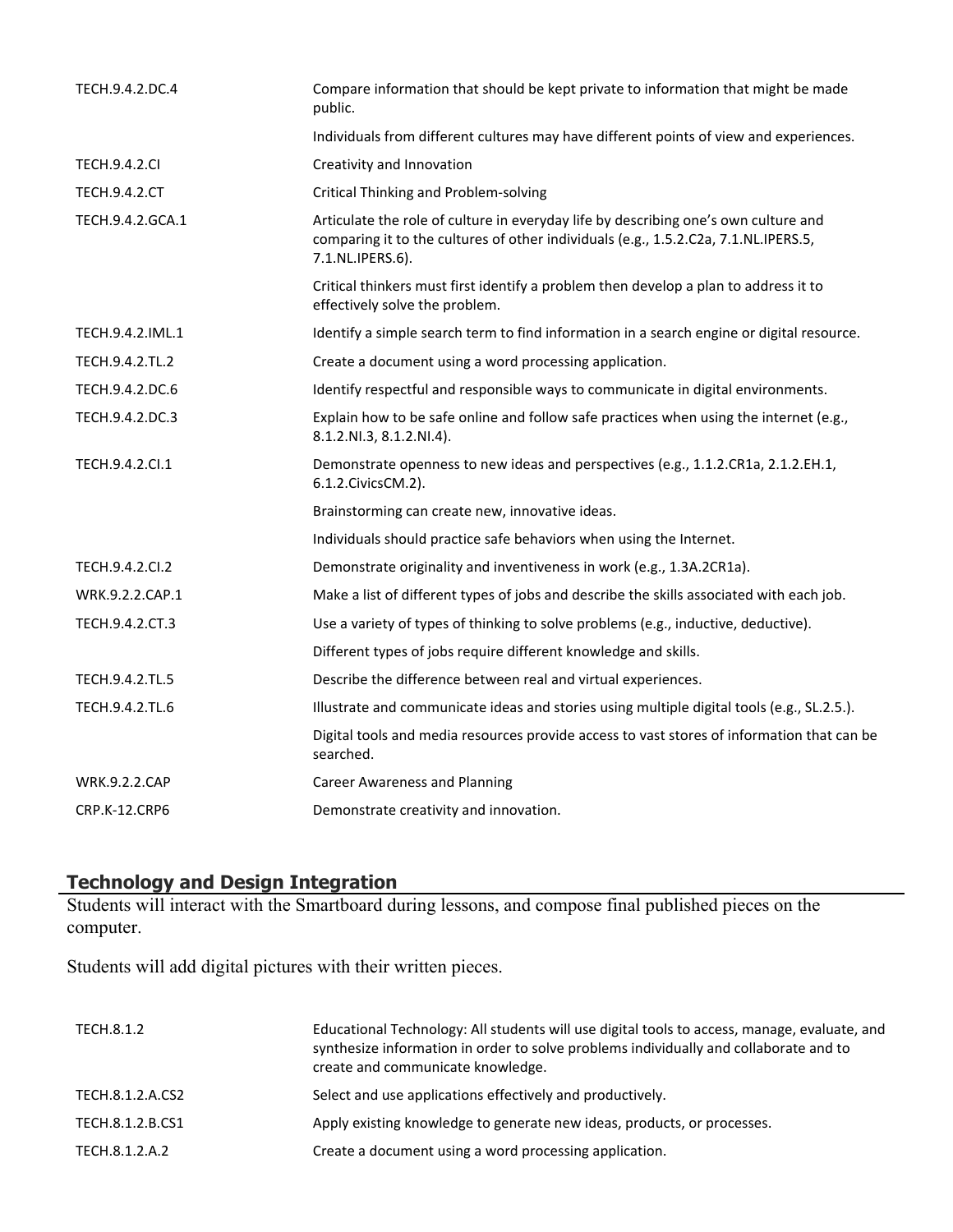| CS.K-2.8.1.2.CS.1 | Select and operate computing devices that perform a variety of tasks accurately and<br>quickly based on user needs and preferences. |
|-------------------|-------------------------------------------------------------------------------------------------------------------------------------|
| TECH.8.1.2.B.CS2  | Create original works as a means of personal or group expression.                                                                   |
| TECH.8.1.2.C.CS1  | Interact, collaborate, and publish with peers, experts, or others by employing a variety of<br>digital environments and media.      |

#### **Interdisciplinary Connections**

Connections with real world experiences as developed in the mentor texts and individual leveled reading texts will make interdiciplinary connections.

| SOC.6.1.2. Civics CM.2 | Use examples from a variety of sources to describe how certain characteristics can help<br>individuals collaborate and solve problems (e.g., open-mindedness, compassion, civility,<br>persistence). |
|------------------------|------------------------------------------------------------------------------------------------------------------------------------------------------------------------------------------------------|
| SOC.6.1.2. Civics CM.3 | Explain how diversity, tolerance, fairness, and respect for others can contribute to<br>individuals feeling accepted.                                                                                |
| SOC.6.1.2.CivicsCM.1   | Describe why it is important that individuals assume personal and civic responsibilities in a<br>democratic society.                                                                                 |
| SOC.K-4.1.4.1          | Use evidence to support an idea in a digital, oral and/written format.                                                                                                                               |
| VPA.1.3.2.D.1          | Create two- and three-dimensional works of art using the basic elements of color, line,<br>shape, form, texture, and space, as well as a variety of art mediums and application<br>methods.          |

# **Differentiation**

- Understand that gifted students, just like all students, come to school to learn and be challenged.
- Pre-assess your students. Find out their areas of strength as well as those areas you may need to address before students move on.
- Consider grouping gifted students together for at least part of the school day.
- Plan for differentiation. Consider pre-assessments, extension activities, and compacting the curriculum.
- Use phrases like "You've shown you don't need more practice" or "You need more practice" instead of words like "qualify" or "eligible" when referring to extension work.
- Encourage high-ability students to take on challenges. Because they're often used to getting good grades, gifted students may be risk averse.

#### **Definitions of Differentiation Components**:

- o Content the specific information that is to be taught in the lesson/unit/course of instruction.
- o Process how the student will acquire the content information.
- o Product how the student will demonstrate understanding of the content.
- o Learning Environment the environment where learning is taking place including physical location and/or student grouping

#### **Differentiation occurring in this unit:**

Student Strengths and weaknesses will be assessed and monitored, and individualized/differentiated learning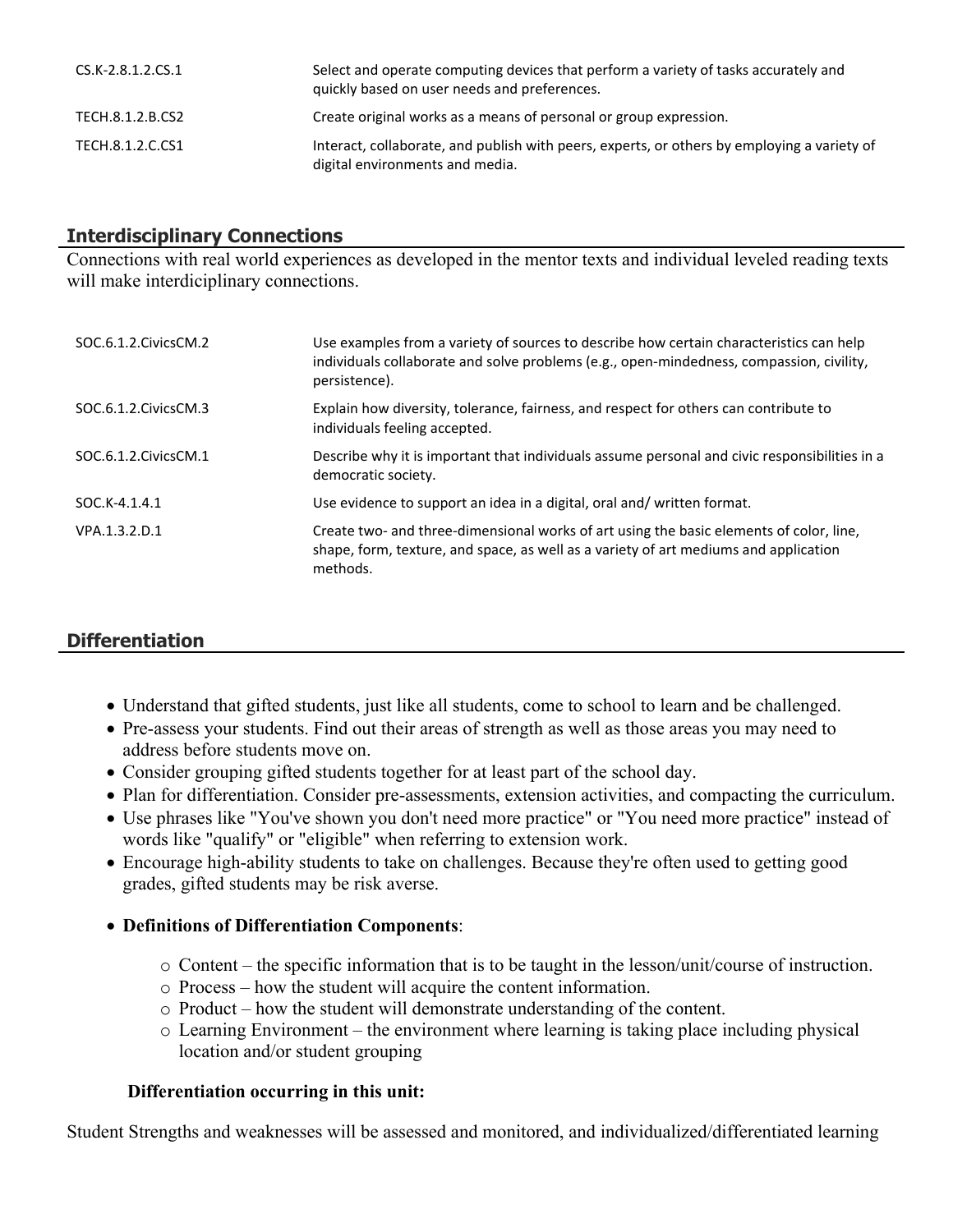will be assigned as appropriate.

#### **Modifications & Accommodations**

IEP accommodations, and modifications will be in place, and teacher assigned modifications and accommodations will be assigned, assessed, and monitored.

Follow IEP accommodations and differentiate materials, project requirements as needed.

Refer to QSAC EXCEL SMALL SPED ACCOMMOCATIONS spreadsheet in this discipline.

**Modifications and Accommodations used in this unit:**

#### **Formative Assessments**

Assessment allows both instructor and student to monitor progress towards achieving learning objectives, and can be approached in a variety of ways. **Formative assessment** refers to tools that identify misconceptions, struggles, and learning gaps along the way and assess how to close those gaps. It includes effective tools for helping to shape learning, and can even bolster students' abilities to take ownership of their learning when they understand that the goal is to improve learning, not apply final marks (Trumbull and Lash, 2013). It can include students assessing themselves, peers, or even the instructor, through writing, quizzes, conversation, and more. In short, formative assessment occurs throughout a class or course, and seeks to improve student achievement of learning objectives through approaches that can support specific student needs (Theal and Franklin, 2010, p. 151).

#### **Formative Assessments used in this unit:**

**Discussions** 

Teacher conferences

anecdotal records

Appendices from the unit

#### **Benchmark Assessments**

Writing Sample administered twice a year.

**Benchmark Assessments** are given periodically (e.g., at the end of every quarter or as frequently as once per month) throughout a school year to establish baseline achievement data and measure progress toward a standard or set of academic standards and goals.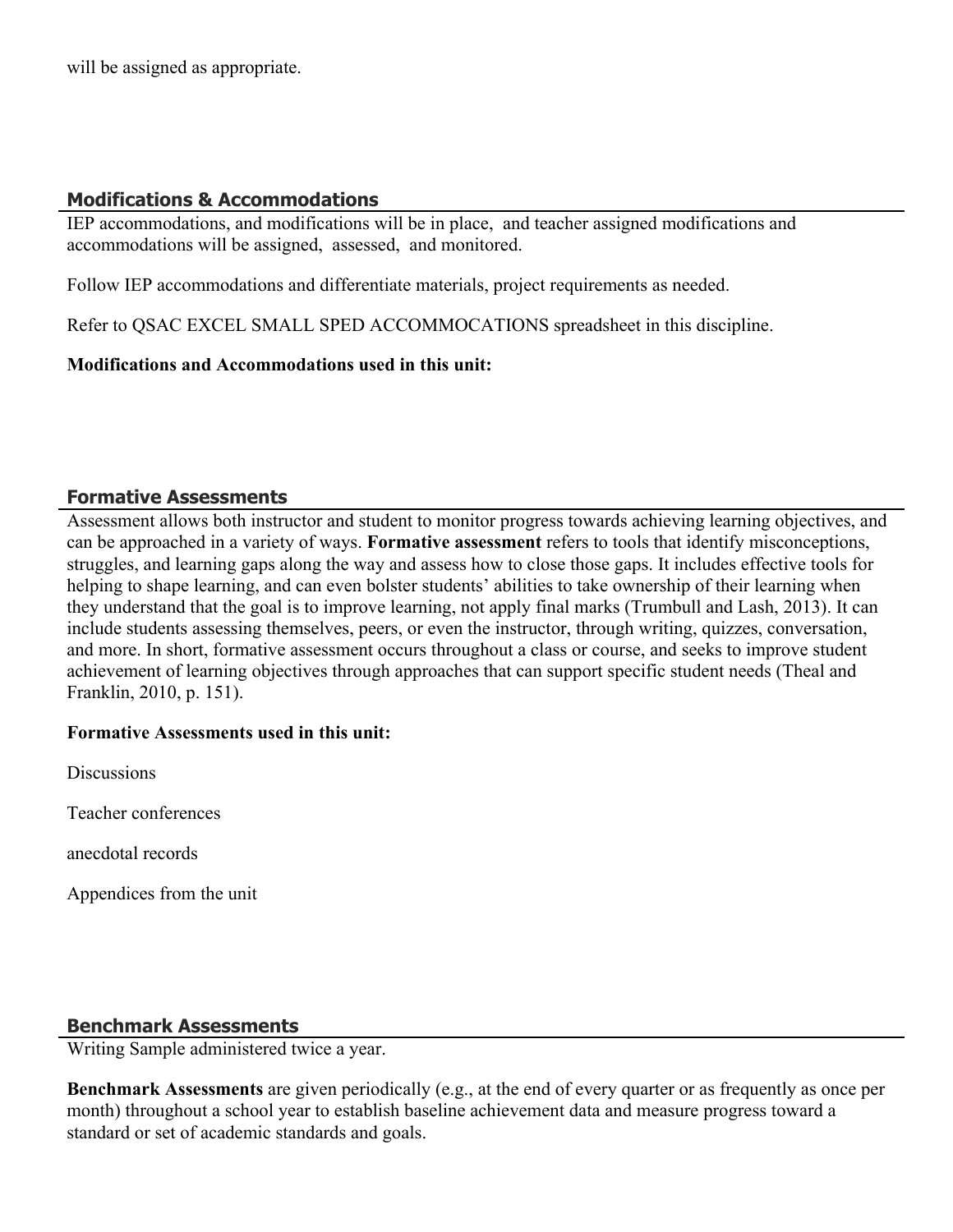#### **Schoolwide Benchmark assessments:**

Aimsweb benchmarks 3X a year

Linkit Benchmarks 3X a year

DRA

## **Additional Benchmarks used in this unit:**

## **Summative Assessments**

**summative assessments** evaluate student learning, knowledge, proficiency, or success at the conclusion of an instructional period, like a unit, course, or program. Summative assessments are almost always formally graded and often heavily weighted (though they do not need to be). Summative assessment can be used to great effect in conjunction and alignment with formative assessment, and instructors can consider a variety of ways to combine these approaches.

#### **Summative assessments for this unit:**

Student Self-Reflection uses a self-reflection questionnaire. Rationale: All writers engage regularly in self-reflection to learn and grow as writers. Students will reflect on their growing understanding of the writing process and the features that fiction writers use in their pieces.

Finial writing piece assessment

# **Instructional Materials**

Schoolwide, Inc. "Fiction with Book Review" teacher instructional unit.

Mentor Texts Big Al by Andrew Clements Big Sister and Little Sister by Charlotte Zolotow Don't Let the Pigeon Stay Up Late! by Mo Willems Good Boy, Fergus! by David Shannon A Letter to Amy by Ezra Jack Keats The Perfect Pet by Margie Palatini